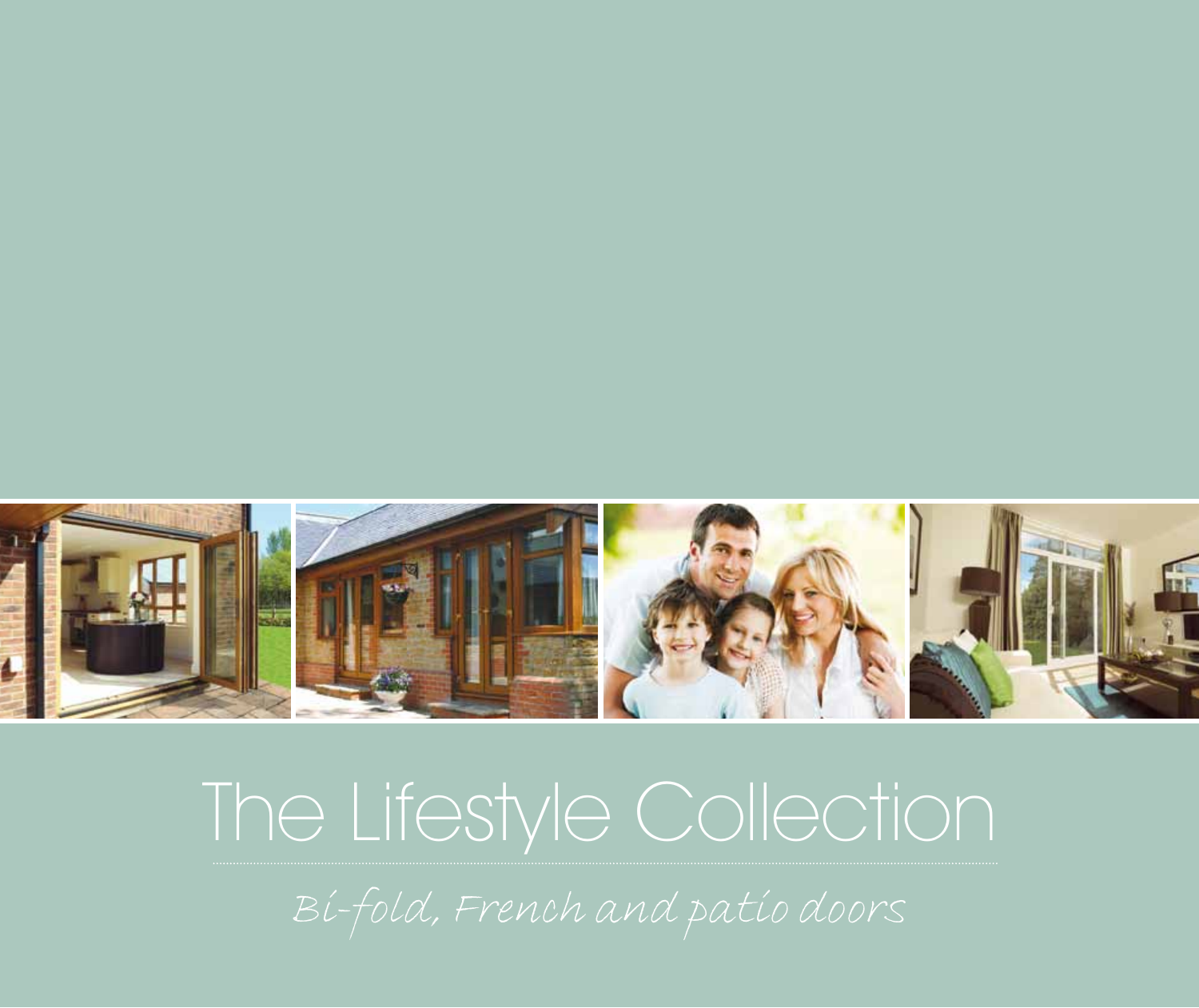

## *welcome to* The Lifestyle Collection

![](_page_1_Picture_2.jpeg)

![](_page_1_Picture_3.jpeg)

![](_page_1_Picture_4.jpeg)

#### Let's bring the outside in...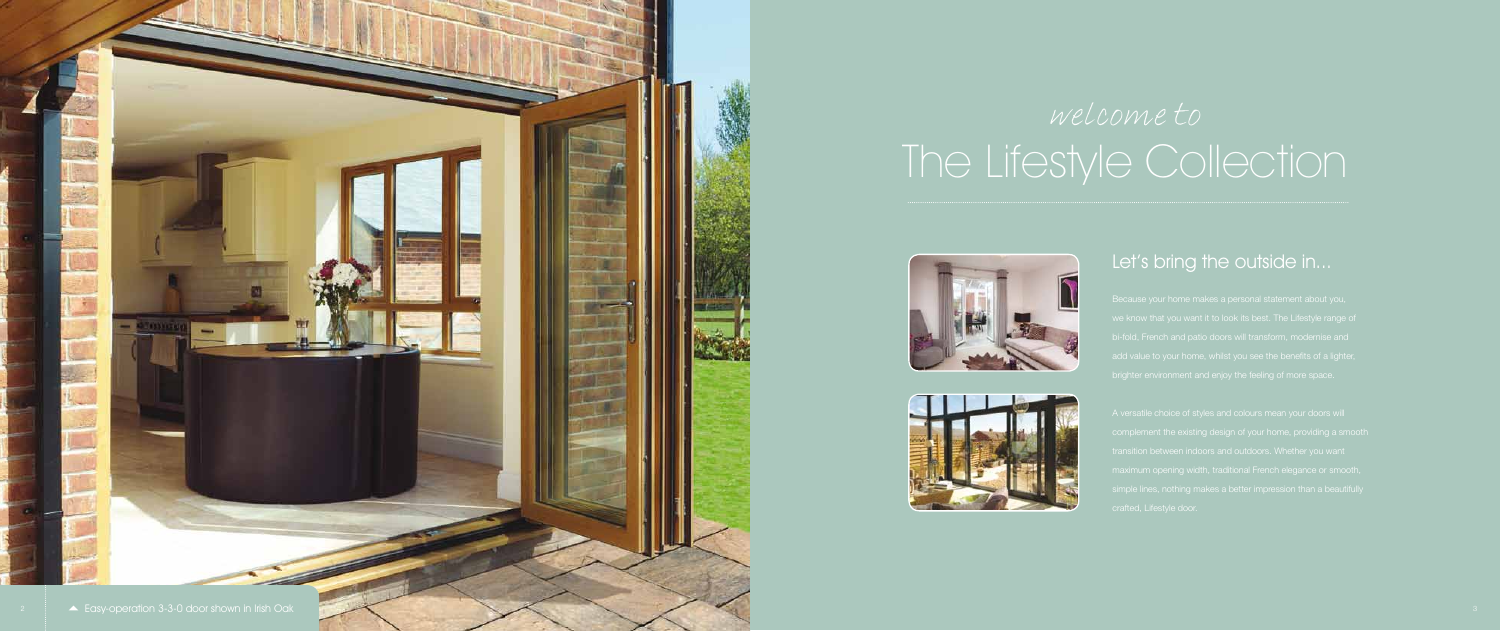# Bi-fold doors

*Enjoy the luxury of contemporary living*

![](_page_2_Picture_2.jpeg)

#### Liberate your home

Imagine open, wide spaces allowing air and light to flood into your home, instantly generating a contemporary look and feel. Made to provide maximum viewing areas, our bi-fold doors add the 'wow' factor to any property and can be installed where you require clear access to your patio or garden.

#### Improve your lifestyle

Amazingly flexible, with various fold options, you can open up an entire area during warm summer days or partially fold-back depending on the amount of fresh air and space you require. When closed, bi-fold doors offer shelter and warmth with no reduction in natural light, allowing you to stay connected to the outside from the comfort of your home.

## Enjoy modern living

With a choice of designs and guaranteed high-quality performance, our bi-fold doors bring you the space, comfort and low-maintenance luxury of modern living. Discover why more and more people are choosing Lifestyle bi-fold doors to add that extra dimension to their homes.

![](_page_2_Picture_10.jpeg)

Completely versatile to meet all your requirements, bi-fold doors offer a range of features to add beauty and value to your home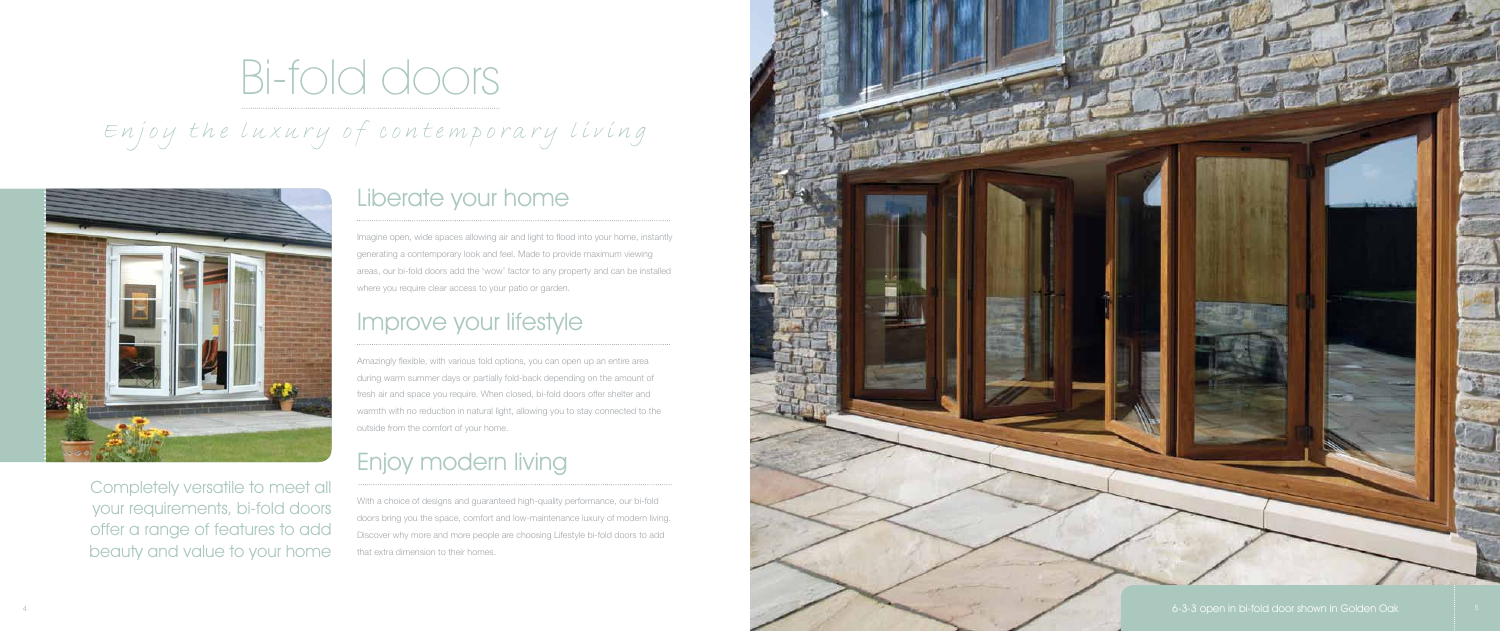#### Improve your lifestyle

Our stylish doors are an excellent complement to patio or French doors and the ideal finish for conservatories. Their high-quality manufacture means they can be installed anywhere that you require a clear, wide access to your patio or garden. Bi-fold doors will create the perfect summer ambience, but it's just as vital that they can withstand the harsh British winter. Our doors are manufactured with a square-edge profile. This gives a superior seal along door edges making them completely draught and weatherproof.

Manufactured to BS7412, our doors meet the British Standard minimum requirements for construction, security, safety, weather-tightness and strength of performance. This means behind its striking looks, your door is robust and built to last all-year-round.

#### Smooth, stylish designs

**Extensive openings** up to 6.5 metres wide maximises ventilation and natural light

#### Versatile space at its best

meet all the Building Regulations requirements,

![](_page_3_Picture_4.jpeg)

![](_page_3_Picture_6.jpeg)

Lifestyle doors are designed for maximum visual impact, whether open or closed. Their slim profile provides a fantastic open view and, when fully open, our doors are extremely compact, enabling easy access between your home and the outside world. An easy glide, bottom rail concertina mechanism allows for a smooth, elegant entrance every day. With stunning aesthetics and an elegant design, Lifestyle bi-fold doors make the ultimate entrance to contemporary living.

#### A style to suit your home

![](_page_3_Picture_17.jpeg)

![](_page_3_Picture_18.jpeg)

![](_page_3_Picture_19.jpeg)

![](_page_3_Picture_20.jpeg)

With a choice of contemporary colours and styles, you can create a look that is perfect for your home. Whether you want to match your existing décor, or make a stylish contrast, our doors offer the ultimate walkway from indoor to outdoor living.

A choice of fold options and opening door can be tailored to suit you

The slim, square edge

![](_page_3_Picture_0.jpeg)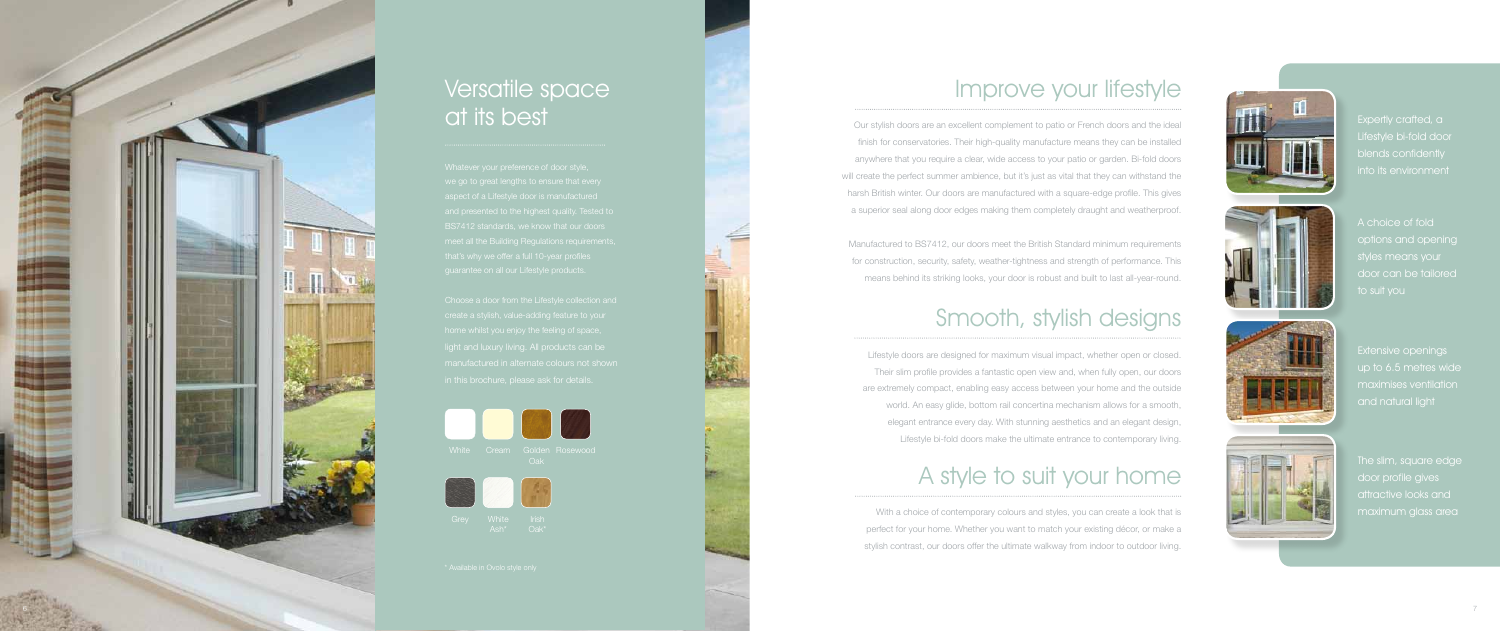#### Transform and enlighten your home

Lifestyle French doors are ideal for a wide range of uses, particularly where a traditional feel is required. Beautifully suited to open up conservatories or to make a unique design statement within your home, our doors have a classic appearance with all the benefits of contemporary PVC-U double-glazing.

#### Co-ordinated charm

When you choose from the Lifestyle range, 'sight lines' are designed to match the windows of your home. This means you can easily achieve a consistent style and still retain the individual character and appeal of your doors.

# French doors

## *Classic looks and modern performance*

![](_page_4_Picture_2.jpeg)

French doors integrated into conservatory design

![](_page_4_Picture_8.jpeg)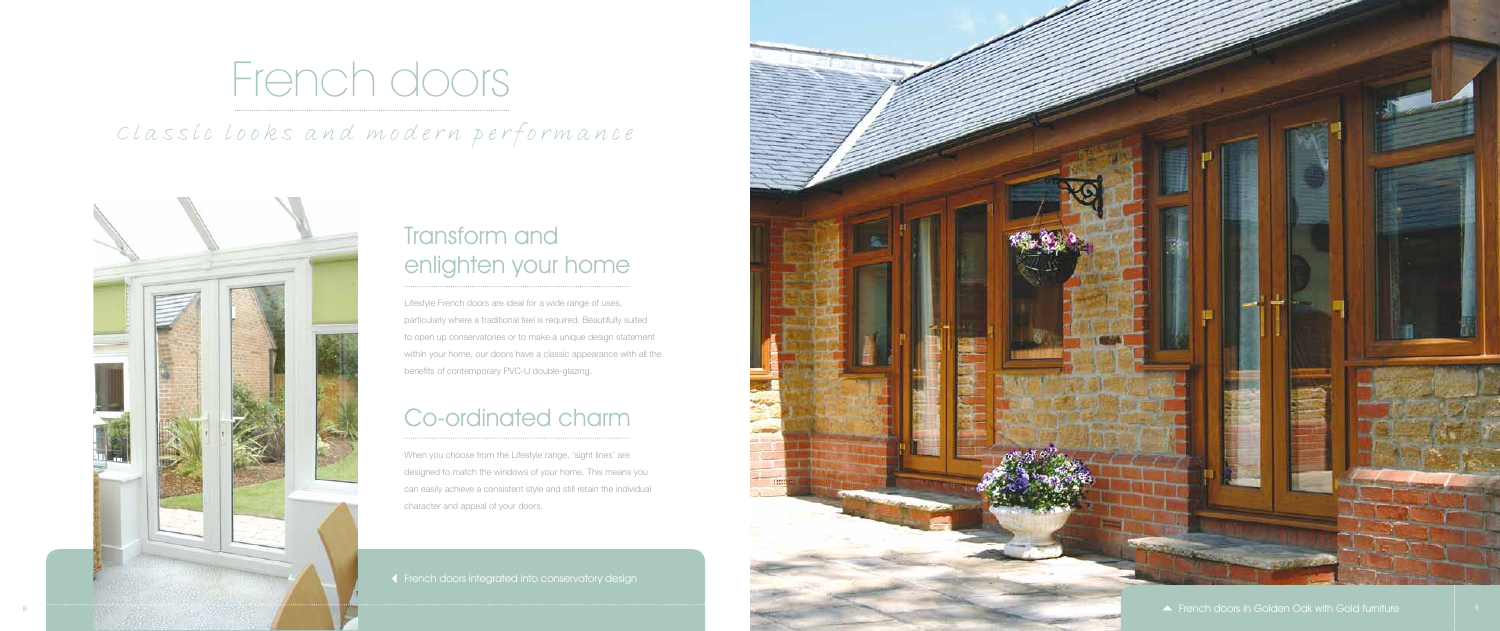#### Co-ordinated charm

When you choose from the Lifestyle range, 'sight lines' are designed to match the windows of your home. This means you can easily achieve a consistent style and still retain the individual character and appeal of your doors.

#### Individual design

A choice of frame styles – Chamfered or Ovolo and a choice of opening options mean you can tailor the finish of your French doors to your individual taste. Inward opening allows you to make the most of your patio space or you can maximise your indoor areas with an outward opening mechanism.

#### A seamless transition

For a smooth, seamless transition between outdoors and indoors, we can design your French doors with a low threshold. This enables easy access to your home particularly for prams and wheelchair users. It also means your doors are fully compliant with Part M of the Building Regulations – so nobody will have any complaints when they cross over your threshold.

![](_page_5_Picture_0.jpeg)

Perfect for conservatories, French doors provide the perfect lead into your garden

#### Low-maintenance living

We know how stunning your French doors will look and that you will want to keep them looking that way for years to come. In addition to a full 10-year profiles guarantee, we also fit our doors with convenient easy to clean internal rebates, so you know your door will look its best with the minimum of effort.

Flexible and sophisticated, Lifestyle French doors are available in a range of sizes up to 2 metres wide, providing an impressive entrance to your garden. A tasteful choice of colours allows your doors to compliment your home or conservatory. Whether you are looking for classic White or elegant Cream, or if you prefer the natural appearance of Rosewood or Golden Oak, we have a style that's right for you.

![](_page_5_Picture_12.jpeg)

\* Available in Ovolo style only

#### Stylish versatility

![](_page_5_Picture_17.jpeg)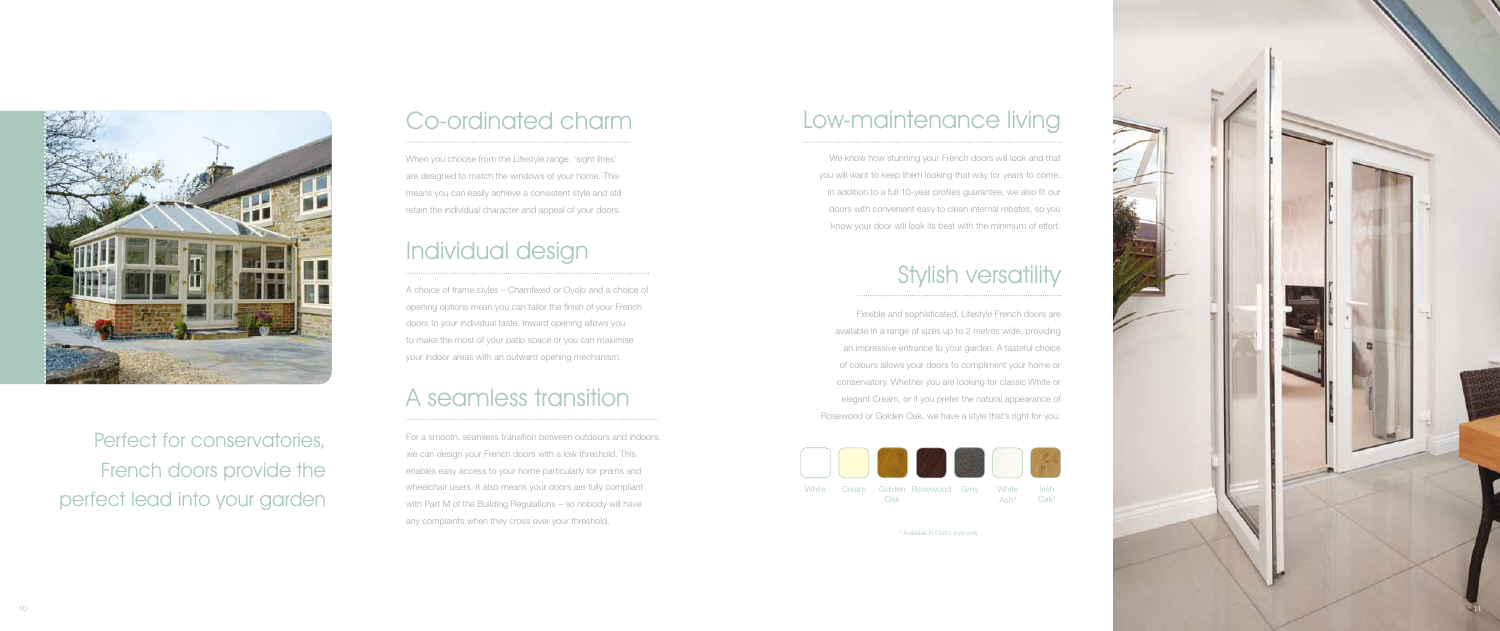## Practical with a stunning appearance

When you want to maximise your view of the outside and benefit from more natural light within your home, Lifestyle in-line patio doors make the ideal solution. Practical and versatile with a stunning classical appearance, they have been the customer's choice for decades.

#### A versatile classic

Lifestyle patio doors provide the ultimate flexible system. With a choice of 2, 3 and 4 pane doors available and the option of added side windows, the design of your doors is only limited by the size of your property.

# Patio doors

*Enjoy the be autiful prac tic ality of patio doors*

![](_page_6_Picture_2.jpeg)

![](_page_6_Picture_8.jpeg)